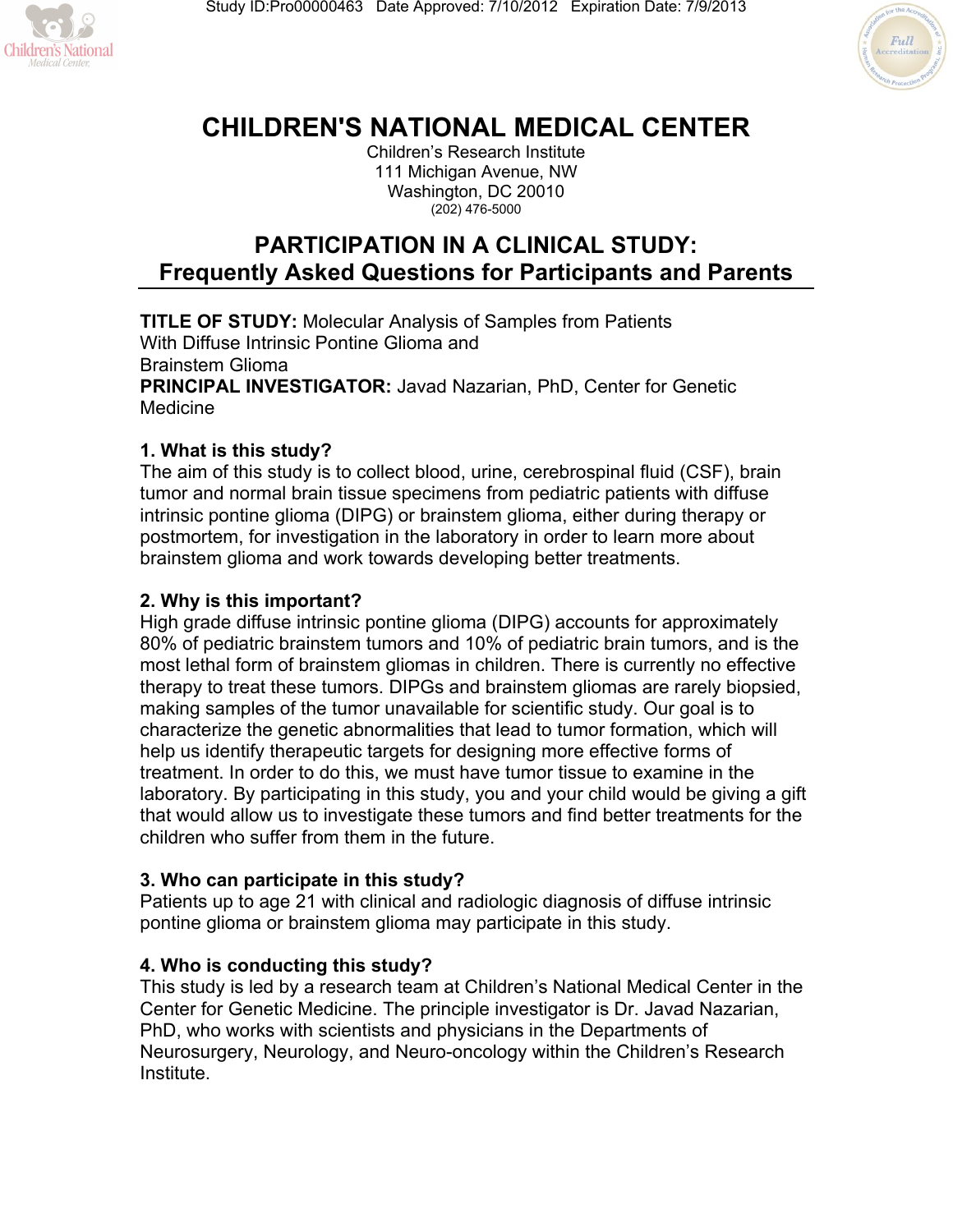# **5. What does it mean for my child to enroll in this study?**

You may elect to donate samples collected during the course of your their treatment, postmortem, or both.

# **a. Donating samples during the course of your child's treatment***:*

If child's doctor determines that during the course of treatment your child needs a procedure to obtain blood, urine, CSF or tumor tissue, a portion of this sample may be donated to our research laboratory for further study. Samples collected during the course of your child's treatment will not be collected for research purposes alone.

# **b. Donating samples post-mortem:**

Brainstem glioma is a terrible disease, and one for which we do not yet have a cure. Sadly, for many children this is a terminal illness. If your child succumbs to his or her tumor, you may decide to donate samples for study upon your child's passing. This is a precious and invaluable gift that can help children in the future suffering from this terrible tumor by providing scientists a way to investigate it and develop potential treatments. You may elect for blood, CSF, tumor and brain tissue to be donated upon your child's passing through a post-mortem (autopsy) procedure.

# **6. Where do we go to participate in this study?**

#### **a. Donating Samples during treatment:**

Children receiving care for their brainstem tumor at Children's National Medical Center can easily be enrolled in this study, and we will coordinate with your child's doctors for donation to Children's Research Institute upon sample collection. However, you do not need to be a patient at Children's National Medical Center to participate in this study. Study investigators can coordinate with your child's doctors ahead of time and will arrange shipment of specimens to Children's Research Institute upon their collection.

#### **b. Donating samples post-mortem:**

We understand that this is a very difficult time for your child and family, and if you would like to donate samples for study upon your child's passing we have a system in place to make this process as easy as possible. Children suffering from terminal illness may succumb to their disease unexpectedly. Therefore, families should work with their health care team to make any decisions and arrangements that are right for them at this difficult time.

#### **Importantly, the choice to make a post mortem donation will not require families to amend their end of life planning, or change memorial or funeral services: we will work to coordinate the donation process around these arrangements.**

At the time of enrollment in this study, we ask that you share your end of life plans with us. We can arrange transport to Children's National Medical Center or your local hospital for the post-mortem examination upon passing, followed by transport to the location of your choosing for any memorial services you may have planned. Samples collected at other institutions will be shipped to Children's Research Institute.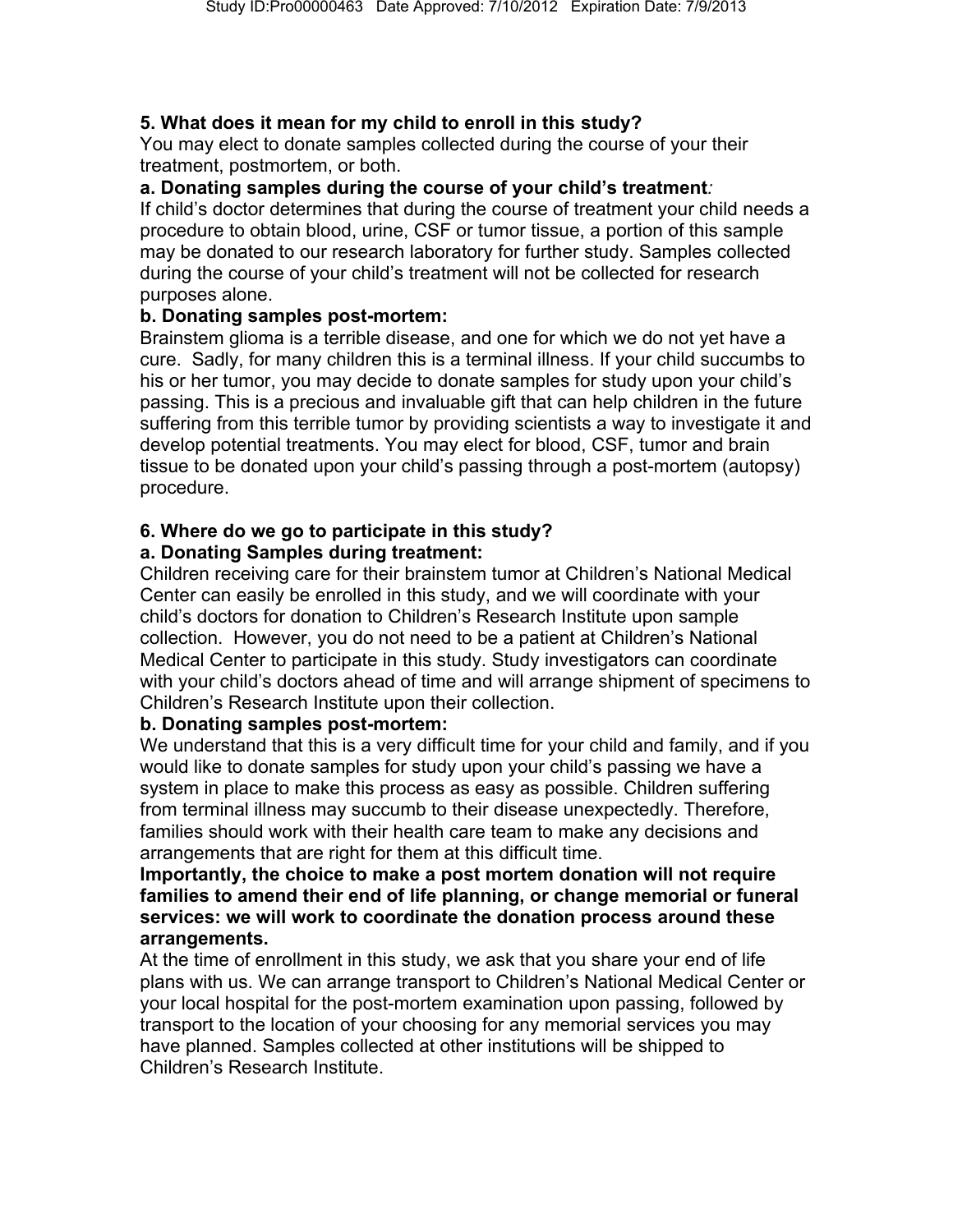# **7. What samples are collected during my child's treatment and what is involved with each?**

#### **a. Urine and Blood**

Your child's doctor may determine that blood or urine tests are needed for diagnosis or treatment. Collection will be performed in the usual fashion and only as determined necessary by your child's doctor. A portion of these samples can be donated to Children's Research Institute for further study.

#### **b. Cerebrospinal Fluid (CSF) and Tumor Tissue**

During the course of treatment your child's doctor may determine that surgery to take a sample (biopsy) or remove a portion or the entire tumor is necessary. If your child undergoes surgery, their neurosurgeon will give a sample of tissue to study in the laboratory. Your child's neurosurgeon may also collect cerebrospinal fluid (CSF) from around the brain and donate this sample for research study. Children with brainstem tumors who are not undergoing surgical biopsy or removal of their tumor, but are undergoing placement, revision, or clinical evaluation of a ventriculoperitoneal shunt, may also participate in the study. Your child's neurosurgeon may collect CSF from the shunt and donate a sample to study in the laboratory.

# **8. What samples are collected postmortem and what is involved with each?**

Samples of **tumor**, normal **brain**, **cerebrospinal fluid** (CSF) and **blood** may be donated upon the patient's passing. This is called post-mortem collection of specimens, and it involves an autopsy procedure, also known as postmortem examination, performed by a specialized physician known as a pathologist. During this procedure, the pathologist will collect blood from a blood vessel and cerebrospinal fluid from around the brain. The pathologist will also collect a portion of the brainstem which will include normal and tumor tissue. Lastly, the pathologist will collect a portion of normal brain tissue from the frontal lobe. These tissue samples will be sent to the laboratory for further study. In order to access the brainstem and CSF, the pathologist will make an incision at the base of the skull and open the cranial bone. The pathologist will remove the brain tissue and isolate the brainstem, brainstem tumor, and a portion of the frontal lobe. These samples will then immediately be sent to our laboratory for storage and study. Upon completion of the postmortem examination procedure, the opening in the cranial bone and skin incision will be closed. This incision will not be visible to observers during a funeral or memorial service.

# **9. What potential risks are involved?**

Participation in this study does not require any experimental therapies or procedures. Participants will only undergo procedures deemed necessary by his or her physicians as part of the standard diagnosis and treatment of a child with a brainstem tumor, and only after the risks and benefits of these procedures are explained by your child's doctor and informed consent is obtained.

# **10. Are there additional treatments or tests required?**

Participation in this study does not require additional evaluations, hospitalizations, doctor visits or treatments for your child. Your child will undergo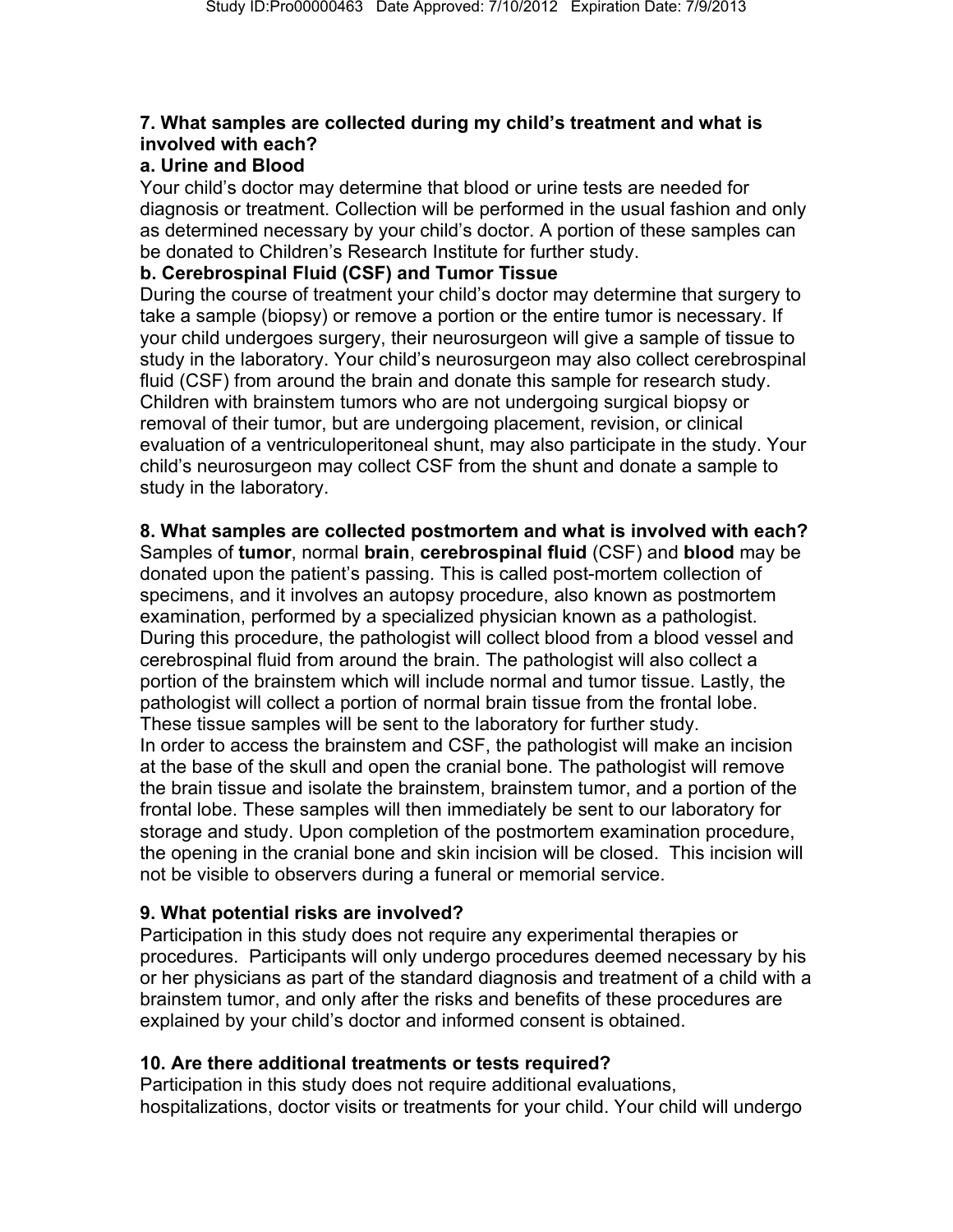procedures and treatments only as determined by their physicians as part of the standard of care for their disease. Post-mortem donation does require an autopsy procedure, but this does not affect the treatment, course or prognosis of your child's disease.

#### **11. Are there costs associated with participation in this study?**

Because no additional treatments or procedures will be performed outside of the care already planned by your child's physicians, no additional costs will be incurred should you chose to donate samples to this study during your child's treatment. If you elect to donate samples through a post-mortem examination, all associated costs will be covered by this study at no additional cost to you.

# **12. What will happen to the samples my child donates?**

Donated samples will immediately be sent to the Nazarian laboratory in the Children's Research Institute for processing and storage. Samples will enable scientists to perform a wide variety of studies. Blood, urine, CSF and tumor samples can be examined and compared to normal samples in order to identify markers such as proteins that are unique to brainstem gliomas. Genetic analysis will also be performed to identify potential genetic causes of the disease. These markers provide information about the behavior and make-up of the tumor, and can help improve diagnosis and develop targeted treatments. In addition, isolated tumor cells can be grown in a culture dish in order to observe their behavior and closely examine their genetic characteristics. By looking at tumor cell DNA, RNA and proteins, we can better understand how these tumors form and grow, and design therapies to kill tumor cells without affecting healthy brainstem tissue or creating terrible side effects. These tumor cells can then be used to grow tumors in animal models, such as mice, so that we can test the effectiveness of the drugs we design to treat them. In this way, donated samples will continue to provide scientists the ability to study this disease for years to come, in hopes of identifying more effective therapies for children with diffuse intrinsic pontine gliomas (DIPG) and other brainstem cancers, helping them live longer and suffer less from the treatment and progression of their disease.

#### **13. Will my child's medical and personal information be kept private and protected?**

We will keep the records of this study confidential. We will not tell anyone that participants are in the study. Only the people working on the study will know the participant's name. They will keep this information in case we have to find the participant later for medical reasons. The federal government can review the study records and medical records to make sure we are following the law and protecting the children in the study and to make sure our results are correct. A child's medical record is confidential, but just like any medical record; there are some exceptions under state and federal law.